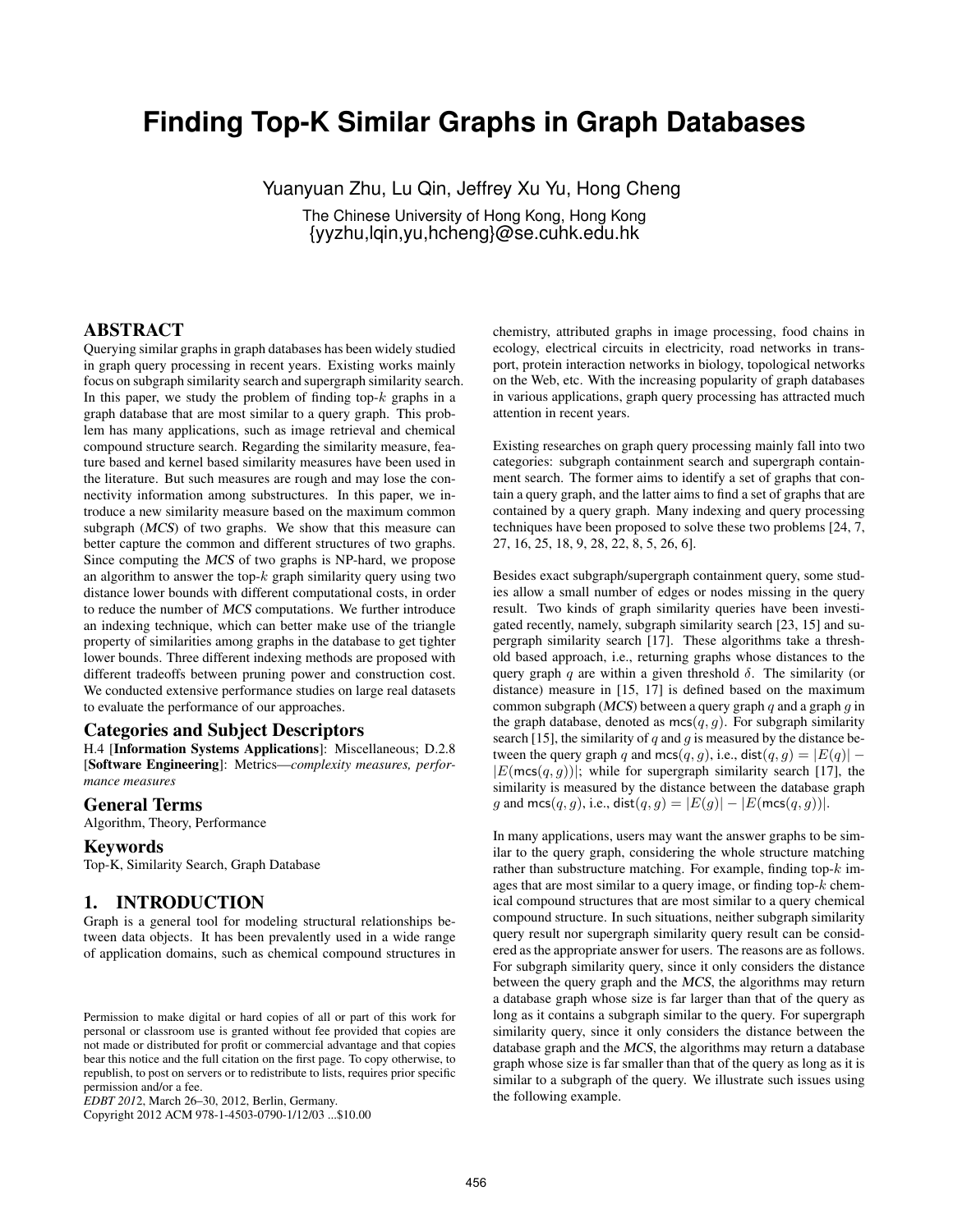

Figure 1: A Motivation Example

**Example 1.1:** Fig. 1 shows a query graph  $q$  and a sample graph database  $D = \{g_1, g_2, g_3\}$  (The MCS of each database graph and  $q$  is shown in bold edges). Suppose a user wants to find the top-1 similar graph in D for q. If we use  $dist(q, g) = |E(q)| |E(\mathsf{mcs}(q, q))|$  in subgraph similarity query [15] as the distance measure,  $g_3$  will be returned as the answer, since dist $(q, g_1)$  =  $7-2=5$ , dist $(q, g_2) = 7-5=2$ , and dist $(q, g_3) = 7-6=1$ . If we use dist $(q, g) = |E(g)| - |E(\text{mcs}(q, g))|$  in supergraph similarity query [17] as the distance measure,  $g_1$  will be returned as the answer, since dist $(q, g_1) = 3 - 2 = 1$ , dist $(q, g_2) = 7 - 5 = 2$ , and dist $(q, g_3) = 16 - 6 = 10$ . However, considering the whole structure of q and each graph in the database, neither  $g_1$  nor  $g_3$  will be a good answer from the user's perspective, because  $g_1$  is too small and does not share too much common part with  $q$ , while  $g_3$ is too large and has a large part that cannot match  $q$ . Obviously, the most similar graph to  $q$  should be  $q_2$ , because they share the most common substructures with the least difference.  $\Box$ 

As the subgraph/supergraph similarity queries have different goals from the graph similarity query, their graph distance measures cannot be applied to solve the latter problem. In addition, the existing techniques to answer subgraph/supergraph similarity queries, e.g., substructure/feature indexing techniques [23, 15, 17], can hardly be used to answer top- $k$  graph similarity query due to the following reason. The existing solutions take a threshold based approach which returns graphs whose distances to the query graph  $q$ are within a given threshold  $\delta$ . So such methods build the index based on different  $\delta$  values and answer each query with a specific  $\delta$ from the index. However, as the distribution of different structures in a graph database is not uniform, the number of answer graphs retrieved for the same value of  $\delta$  can vary significantly for different queries. For example, in a real chemical compound structure database from the National Cancer Institute, for the same value of  $\delta$ , the answer set size for different queries varies from zero to thousands. Given such a great difference in the answer set size, it is hard for a user to specify a suitable value of  $\delta$  for each specific query graph. As a result, a user may need to try many times in order to obtain a set of answers that is truly useful. This is why we study to answer top- $k$  graph similarity query instead of using the threshold approach. As far as we know, there are no efficient and effective approaches that can handle such a problem in the literature.

Regarding the similarity measure between a query graph and a database graph, some approximate measures, such as feature-based measure [21] [23] and kernel function based measure [11, 10, 20] have been proposed. The former aims to extract domain-specific elementary structures as features and measure the similarity of two graphs based on the number of common features they have. The latter defines the similarity of two graphs using a graph kernel function, e.g., based on the common random walks, common cyclic substructure patterns, common h-hop neighbors of nodes, etc. Both measures only provide a very rough estimation of structure simi-



Figure 2: Feature-Based Measure Example

larity since they lose the global structural connectivity in the two graphs. An example of feature-based measure is showed in Example 1.2.

**Example 1.2:** Fig. 2 shows a feature set  $F = \{f_1, f_2, f_3\}$ , a query graph q, and a sample graph database  $D = \{g_1, g_2\}$ . Suppose a user wants to find the top-1 similar graph in  $D$  for  $q$ . The feature vectors for  $q$ ,  $g_1$  and  $g_2$  are [1 1 1], [1 1 1] and [1 0 1] respectively. Thus the similarity between  $q$  and  $g_1$  is 1, and the similarity between q and  $g_2$  is  $2/3 = 0.67$ .  $g_1$  will be returned as the answer. However, considering the whole structure of  $q$  and each graph in the database,  $g_2$  will be a better answer from the user's perspective. The main reason that the feature-based method fails to return a good answer is it only records whether each feature occurs but cannot capture the connectivity information among features.

In order to measure the similarity of two graphs more accurately, we propose a new similarity measure based on MCS which takes structure connectivity fully into consideration.

To solve the top- $k$  graph similarity query problem, a straightforward solution is to compute the similarity between the query graph q and every graph q in D, and return the top- $k$  similar graphs to q. Since the similarity is based on the MCS of two graphs, for each graph  $q$  in the graph database, we need to compute the MCS of  $q$ and  $q$  in query processing, which is NP-hard. In this paper, we developed several pruning strategies to prune the graphs, which are not in the top- $k$  answer set, in order to reduce the number of  $MCS$ computations. Based on simple structure statistics such as edge frequency, we derive two distance lower bounds for pruning. We further exploit the structural similarity between graphs in  $D$  and obtain a triangle property of similarities among the query graph and two database graphs. We show that the triangle property can be used to further prune graphs with the help of an index. We design three different indexing techniques: DPIndex, OPIndex, and GSIndex, with different tradeoffs between pruning power and construction cost. We propose efficient algorithms to compute the top- $k$  similar graphs for a given graph query, using the lower bounds and triangle property we derive.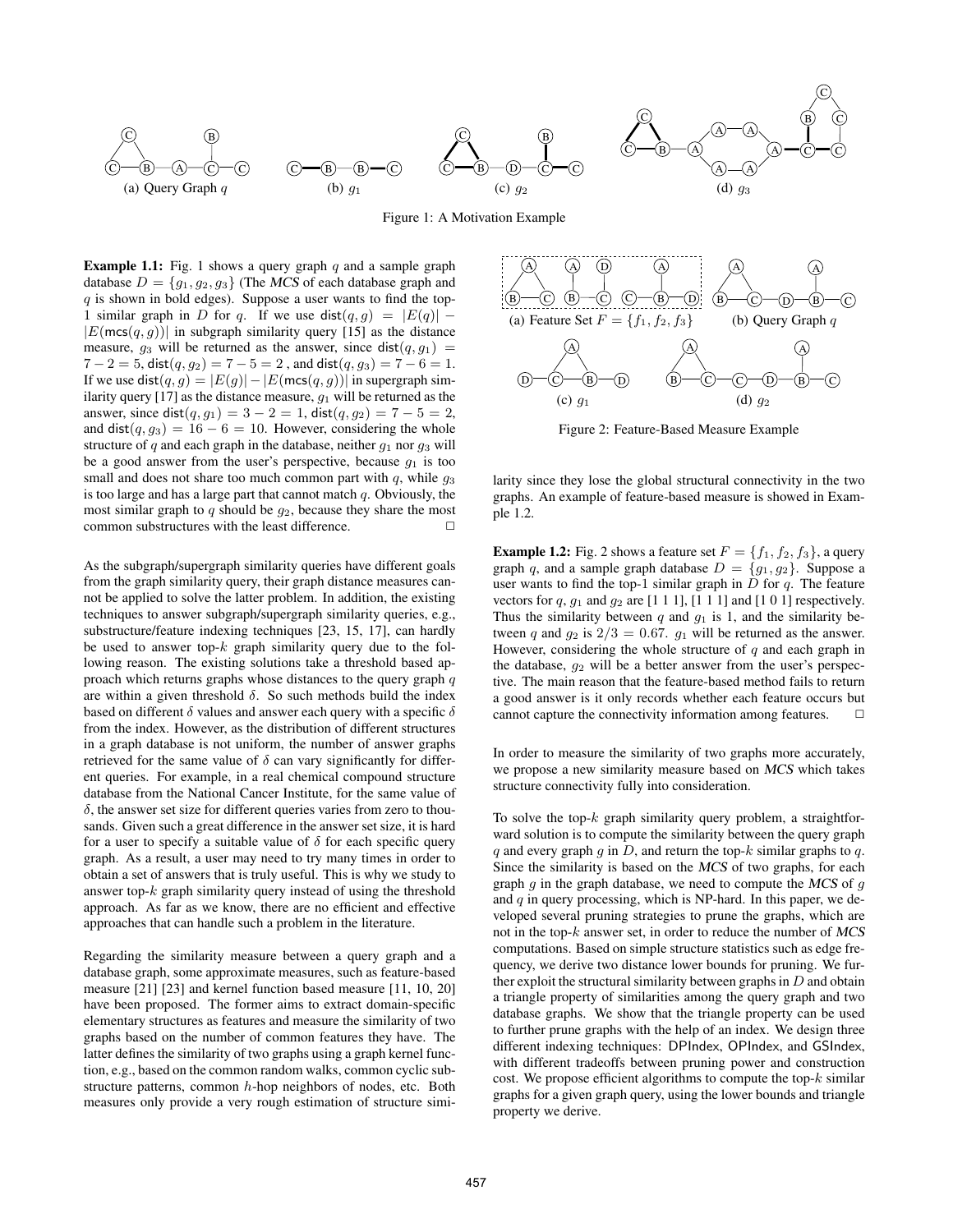The main contributions of this paper are summarized below. First, we study the top- $k$  graph similarity query based on a new  $MCS$ based similarity measure, which takes both the common part and different part between the query graph and the answer graph into consideration. Second, we derive two distance lower bounds to reduce the number of MCS computations in query processing. We further exploit the structural similarity between graphs in databases to derive a triangle property based bound, which can be used effectively to prune graphs that are not in the top- $k$  answers. Three indexes (DPIndex, OPIndex, and GSIndex) are designed with different construction costs and pruning power to support the triangle inequality based pruning. Based on the lower bounds and indexes, we propose efficient algorithms to solve the problem of top- $k$  graph similarity query in graph databases. Third, we conducted extensive performance studies on a real dataset to test the performance of our algorithms.

The rest of the paper is organized as follows. Section 2 gives the problem statement. Section 3 presents our framework to answer the top- $k$  graph similarity query. Section 4 discusses the pruning method based on two lower bounds without using any index. Section 5 studies the top- $k$  graph similarity query processing based on three different indexing techniques using the triangle property we derived. Our experimental results are shown in Sections 6. Section 7 discusses some related works and Section 8 concludes this paper.

#### 2. PROBLEM STATEMENT

In this paper, we focus on undirected vertex-labeled graphs. Given a set of labels,  $\Sigma_V$ , a graph is denoted by  $g = (V, E, l)$  where V is the set of vertices,  $E \subseteq V \times V$  is the set of edges, and l is a labeling function,  $l: V \to \Sigma_V$ . For each node  $u \in V$ ,  $l(u)$  denotes the label of  $u$ . We denote the vertex set and the edge set of graph g by  $V(g)$  and  $E(g)$ , respectively.  $|V(g)|$  and  $|E(g)|$  represent the number of vertices and edges in graph g, respectively. For simplicity, an undirected vertex-labeled graph is hereafter abbreviated to a graph if the context is obvious.

**Definition 2.1: Subgraph Isomorphism.** Given two graphs  $q_1$  =  $(V_1, E_1, l_1)$  and  $q_2 = (V_2, E_2, l_2)$ ,  $q_1$  is subgraph isomorphic to  $q_2$ , if there is an injective function  $f: V(q_1) \to V(q_2)$  such that (1)  $\forall u \in V_1, v \in V_1$  and  $u \neq v$ , we have  $f(u) \neq f(v)$ . (2)  $\forall v \in V_1$ , we have  $f(v) \in V_2$  and  $l_1(v) = l_2(f(v))$ . (3)  $\forall (u, v) \in$  $E(g_1), (f(u), f(v)) \in E(g_2).$ 

**Definition 2.2: Common Subgraph.** Given two graphs  $q_1$  and  $g_2$ , graph  $g$  is a common subgraph of  $g_1$  and  $g_2$ , if  $g$  is subgraph isomorphic to  $g_1$  and  $g_2$ , respectively.  $\Box$ 

**Definition 2.3: Maximum Common Subgraph.** Graph  $g$  is a maximum common subgraph (MCS) of two graphs  $g_1$  and  $g_2$ , denoted as  $mcs(g_1, g_2)$ , if g is a common subgraph of  $g_1$  and  $g_2$ , and there is no other common subgraph  $g'$  of  $g_1$  and  $g_2$ , such that  $|E(g')| > |E(g)|.$ 

**Definition 2.4: Graph Distance.** Given two graphs  $q$  and  $q$ , the graph distance based on  $mcs(q, g)$  is defined as

$$
dist(q, g) = |E(q)| + |E(g)| - 2 \times |E(\text{mcs}(q, g))| \qquad \text{(1)}
$$

In this paper, we allow the MCS of two graphs to be disconnected,



Figure 3: Example for MCS

since it can potentially capture more common substructures of two graphs and evaluate the structure similarity of two graphs more globally. We will show its advantage using the following example.

**Example 2.1:** Fig. 3 shows a query graph  $q$  and a sample graph database  $D = \{g_1, g_2\}$ . Suppose a user wants to find the top-1 similar graph in  $D$  for  $q$ . If we require MCS to be connected,  $q_1$ will be returned as the answer, because  $dist(q, g_1) = 12 + 6 - 2 \times$ 6 = 6 and dist $(q, q_2) = 12 + 12 - 2 \times 5 = 14$ . If we allow the  $MCS$  to be disconnected,  $g_2$  will be returned as the answer, because dist $(q, g_1) = 6$  and dist $(q, g_2) = 12 + 12 - 2 \times 10 = 4$ . Clearly, the latter is the desired result for the user, which shows the global description ability of disconnected MCS.

For graph similarity query, two graphs cannot be considered similar if their sizes have a significant disparity, i.e., a database graph can not be considered as a good answer if it is far larger or smaller than the query graph. A good graph distance measure should have the ability to bound the size of the retrieved database graph to make it neither too large nor too small for the query graph. Our graph distance measure in Definition 2.4 has such a property, which is shown as follows.

Theorem 2.1: *Given a query graph* q *and a small value* δ*, for a database graph g such that*  $dist(q, g) = |E(q)| + |E(g)| - 2 \times$  $|E(\mathsf{mcs}(q,g))| = \delta$ , the following equation holds:

$$
|E(q)| + \delta \ge |E(g)| \ge |E(q)| - \delta
$$

**Proof Sketch:** Since  $|E(\text{mcs}(q, q))| \leq |E(g)|$ , we have  $\delta =$  $|E(q)| + |E(g)| - 2 \times |E(\mathsf{mcs}(q, g))| \geq |E(q)| + |E(g)| - 2 \times$  $|E(g)| = |E(q)| - |E(g)|$ , which leads to  $|E(g)| \ge |E(q)| - \delta$ . Similarly, since  $|E(\mathsf{mcs}(q,g))| \leq |E(q)|$ , we have  $\delta = |E(q)| +$  $|E(g)| - 2 \times |E(\mathsf{mcs}(q, g))| \geq |E(g)| + |E(g)| - 2 \times |E(g)| =$  $|E(g)| - |E(q)|$ , which leads to  $|E(g)| \leq |E(q)| + \delta$ . Thus Theorem 2.1 holds.

Note that such bounds cannot be obtained for distance measures in [15] and [17]. For distance measure  $|E(q)| - |E(\text{mcs}(q, q))|$ in [15], if  $|E(q)| - |E(\text{mcs}(q, g))| = \delta$ , we only have a lower bound that  $|E(g)| \geq |E(g)| - \delta$ , which implies that  $|E(g)|$  can be arbitrarily large. For distance measure  $|E(g)| - |E(\text{mcs}(q, g))|$ in [17], if  $|E(g)| - |E(\text{mcs}(q, g))| = \delta$ , we only have an upper bound that  $|E(g)| \leq |E(g)| + \delta$ , which implies that  $|E(g)|$  can be arbitrarily small. Our graph distance definition can measure the global structure matching of the query graph and the database graph more accurately, because we take both the distance between  $q$  and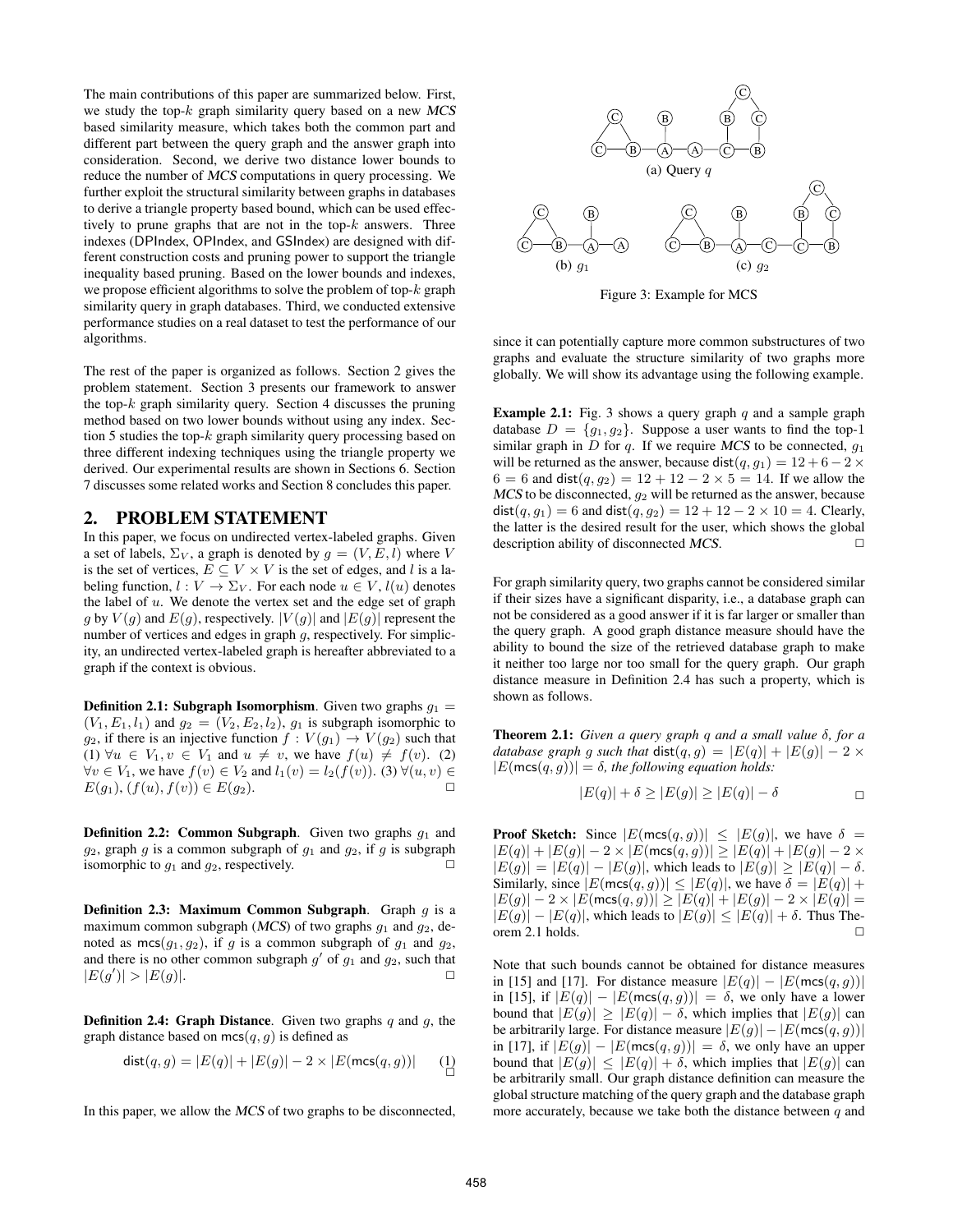#### Algorithm 1 gs-topk  $(D, q, k)$

**Input:** graph database  $D$ , a query graph  $q$ , and an integer  $k$ ; **Output:** top- $k$  similar graphs with respect to  $q$ ; 1:  $A \leftarrow$  max-heap of size k with each value set to be  $+\infty$ ; 2:  $\mathcal{H} \leftarrow$  min-heap initialized to be  $\emptyset$ ; 3: for all  $g \in D$  do<br>4:  $\mathcal{H}.push((q, d))$  $\mathcal{H}.push((g, \text{dist}(q, g)))$ ; 5: while  $head(\mathcal{H})$ .dist  $\lt$  head( $\mathcal{A}$ ).dist and  $\mathcal{H} \neq \emptyset$  do 6:  $h \leftarrow \mathcal{H}$ .pop(); 6:  $h \leftarrow \mathcal{H} . pop();$ <br>7:  $a \leftarrow h . graph;$ 7:  $g \leftarrow h \text{.} graph;$ <br>8: **if** dist $(a, a) <$ 8: if dist $(q, g) < head(A).dist$  then<br>9.  $A_{non}$ . 9:  $A.pop();$ <br>10:  $A.push($  $\mathcal{A}.push((g, dist(q, g)));$ 11: return the top- $k$  answers in  $A$ ;

 $mcs(q, g)$ , i.e.,  $|E(q)| - |E(mcs(q, g))|$ , and the distance between g and mcs $(q, g)$ , i.e.,  $|E(g)| - |E(\text{mcs}(q, g))|$  into consideration, which can measure the difference of the query graph and a database graph symmetrically. The following example shows that user desired top-1 similar graph in Example 1.1 can be retrieved by using our new graph distance measure.

Example 2.2: Suppose a user wants to find the top-1 similar graph for query q from the graph database  $D = \{g_1, g_2, g_3\}$  shown in Fig. 1. By using graph distance measure defined in Equation  $(1)$ ,  $g_2$ will be returned as the answer, since dist $(q, g_1) = 7+3-2\times 2 = 6$ , dist(q, g<sub>2</sub>) = 7+7-2×5 = 4, and dist(q, g<sub>3</sub>) = 7+16-2×6 = 11. Compared with Example 1.1, our graph distance measure can return the user desired answer.  $\Box$ 

**Problem Statement:** Given a graph database  $D = \{g_1, \ldots, g_n\}$ , a query graph q, and a positive integer  $k$ , we aim to retrieve the top- $k$ graphs from  $D$  with the smallest graph distances with  $q$ .

# 3. THE FRAMEWORK

Since computing MCS between two graphs is an NP-hard problem, it is inefficient to compute the exact graph distance between the query graph q and every graph  $g \in D$ . In this paper, we focus on reducing the number of MCS computations as much as possible, rather than making an MCS computation faster. To do this, we adopt a graph distance lower bound based pruning strategy: during the query processing, for a graph  $g \in D$ , if the lower bound of  $dist(q, g)$ , denoted as  $dist(q, g)$ , is no less than the largest distance of the current top- $k$  answers discovered so far,  $q$  is not a top- $k$ answer and can be pruned safely.

The framework for the pruning strategy is shown in Algorithm 1. We use a max-heap  $A$  to maintain the current top- $k$  answers, and use a min-heap  $H$  to keep the lower bounds of the graph distance for graphs in  $D$  to be processed. Each entry in each heap is with the form  $e = (graph, dist)$ , where graph is a database graph and *dist* is the distance value to be sorted in the heap. We use e.*graph* and *e.dist* to denote the two fields of *e*. Initially, each value in A is set to be  $+\infty$  and we insert the lower bounds of graph distances into  $H$  in non-decreasing order for all graphs in  $D$  (line 1-4). Next, we iteratively pop the graph  $q$  with the minimum value from H and compute the distance to the query,  $dist(g, q)$  (line 6). If the distance is smaller than the maximum value of current top- $k$ answers,  $head(A)$ . dist, we will remove the maximum value from  $\mathcal A$ , and push the new distance into  $\mathcal A$  (line 8-10). We will stop the loop and report the final top-k answer if  $H$  is empty or the minimum value in  $H$  is no less than the largest value in  $A$  (line 5).



Figure 4: Example for the Bound of Graph Distance

The early stop condition  $head(\mathcal{H})$ .dist  $\geq head(\mathcal{A})$ .dist in Algorithm 1 implies the pruning of unqualified candidates. There are two ways to make such pruning strategy more effective. First, to maximize  $head(\mathcal{H})$ .dist. Since all values in  $\mathcal{H}$  are lower bounds of graph distances, a tight lower bound can maximize  $head(\mathcal{H})$ .dist. Second, to minimize  $head(\mathcal{A}).dist.$  If we can populate the topk answer set  $A$  with graphs having very small distances to  $q$  as early as possible, then we will have a small  $head(\mathcal{A})$ . *dist* for pruning more unqualified candidates. Thus the order to examine graph candidates is very important. In our framework, graphs are examined in the non-decreasing order of their lower bounds for the actual distance computation and insertion into  $A$ . When the distance lower bound is a good estimation of the actual graph distance,  $head(\mathcal{A})$ . dist can be minimized. From the above analysis, we conclude that both cases need a tight lower bound for a better pruning power. In the following sections, we propose several techniques to obtain a tight graph distance lower bound in order to reduce the number of MCS computations.

# 4. PRUNING WITHOUT INDEXING

As analyzed above, in order to reduce the number of MCS computations, we need a tight lower bound to prune graphs that cannot be a top-k answer. Meanwhile, the distance lower bound computation wrt. the query  $q$  should be light-weighted. In this section, we will introduce two lower bounds with different tradeoffs on tightness and computational cost. We discuss how to use them for candidate pruning in top-k graph similarity query.

#### 4.1 Edge Frequency Based Lower Bound

Finding the lower bound of dist(q, g) for graphs q and g is equivalent to finding the upper bound of  $|E(\text{mcs}(q, q))|$ . Given q and g, we can compute a rough upper bound of  $|E(\text{mcs}(q, g))|$  based on the frequency of distinct edges. A distinct edge in a graph  $q$  is defined as  $(l(u), l(v))$ , where  $l(u)$  and  $l(v)$  are the labels of vertices  $u$  and  $v$ . A distinct edge  $e$  may appear multiple times in a graph, and we denote the number of occurrences as frequency of e,  $f(e, g)$ . We denote the set of the distinct edges in g as  $E_d(g)$ . For two graphs q and g, our first upper bound of  $|E(\text{mcs}(q, g))|$ ,  $\overline{\text{emcs}}_1(q, g)$ , can be obtained as follows based on their distinct edge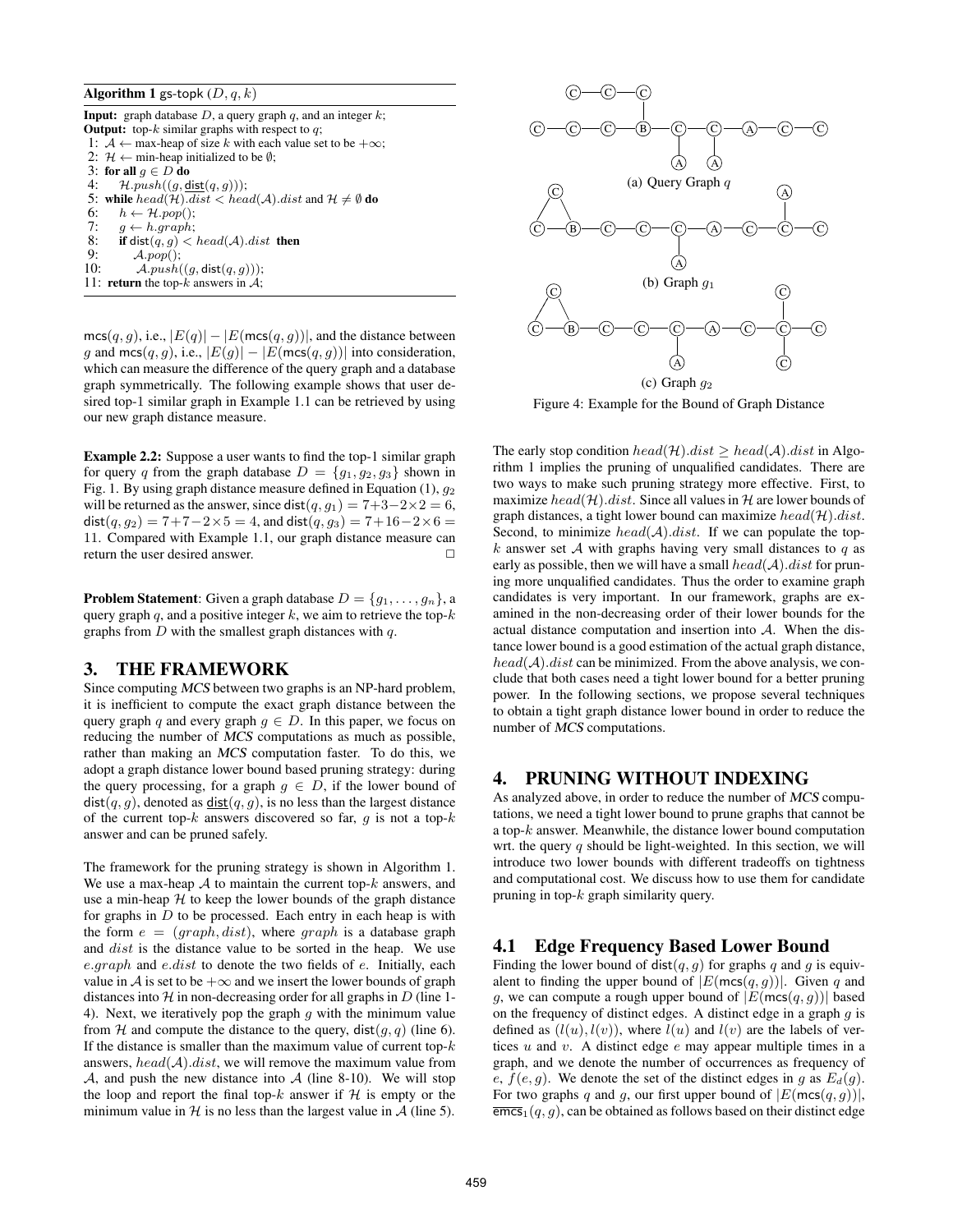frequencies.

$$
\overline{\text{emcs}}_1(q,g) = \sum_{e \in E_d(q) \cup E_d(g)} \min\{f(e,q), f(e,g)\} \tag{2}
$$

Using the upper bound in Eq. (2), we can obtain our first lower bound of graph distance,  $\underline{\text{dist}}_1(q, g)$  as follows.

Theorem 4.1: *Given two graphs* q*,* g*, the following equation is a lower bound of* dist(q, g)*.*

$$
\underline{\text{dist}}_1(q,g) = |E(q)| + |E(g)| - 2 \times \overline{\text{emcs}}_1(q,g) \qquad \text{(3)}
$$

Proof Sketch: For each distinct edge e, it can contribute at most  $\min\{f(e, q), f(e, g)\}\)$  edges in  $\text{mcs}(q, g)$ , because only edges with the same label on the two ends can match each other. The sum of  $\min\{f(e, q), f(e, g)\}\$  for all distinct edges should be an upper bound of  $|E(\mathsf{mcs}(q,g))|$ . Thus Theorem 4.1 holds.  $\Box$ 

**Example 4.1:** Let's consider graph  $q$  and  $q_1$  in Fig. 4. The frequency of edge  $(A, C), (B, C)$ , and  $(C, C)$  are 4, 3, 6 for q and 4, 3, 5 for  $g_1$ , respectively. The upper bound of  $|E(\text{mcs}(q, g_1))|$  is  $\overline{\text{emcs}}_1(q, g_1) = 4 + 3 + 5 = 12$  and  $\overline{\text{dist}}_1(q, g_1) = 13 + 12 - 12$  $2 \times 12 = 1$ . Similarly, we can get the lower bound of dist $(q, g_2)$ as  $\text{dist}_1(q, g_2) = 13 + 13 - 2 \times 12 = 2$ . In fact, these two lower bounds for dist(q,  $g_1$ ) and dist(q,  $g_2$ ) are not tight compared to the actual graph distances which are 9 and 10, respectively.

Remark 4.1: *The time complexity of the edge frequency based upper bound computation is*  $O(|E(q)| + |E(g)|)$ *, since we have to scan all edges in the two graphs and count the frequency of each* distinct edge.

#### 4.2 Adjacency List Based Lower Bound

A tighter upper bound for  $|E(\text{mcs}(q, q))|$  of two graphs q and q is proposed by Raymond et al. [14] based on the sequences of vertices' adjacency list of two graphs. The main idea is as follows.

For each node v in a graph, we use  $L(\text{adj}(v))$  to denote a multiset consisting of all labels in the adjacent nodes of  $v$ . A label may appear multiple times in  $L(\text{adj}(v))$ . Given two graphs q and g, we construct a bipartite graph  $B(q, g)$  with  $|V(q)|$  nodes on one side and  $|V(g)|$  nodes on the other. We use  $b(u)$  to denote the corresponding node u in  $B(q, g)$ . For each pair of nodes  $u \in V(q)$  and  $v \in V(g)$ , there is an edge between  $b(u)$  and  $b(v)$  in  $B(q, g)$  iff  $l(u) = l(v)$ . For each edge  $(b(u), b(v)) \in E(B(q, g))$ , the weight of edge  $(b(u), b(v))$  is defined as  $w(b(u), b(v)) = |L(adi(u)) \cap$  $L(\text{adj}(v))$ . After constructing the bipartite graph  $B(q, q)$ , we find the maximum weighted bipartite matching  $M(q, q)$  of  $B(q, q)$  using Hungarian algorithm. Our second upper bound of  $|E(\mathsf{mcs}(q,g))|$ can be derived as follows.

$$
\overline{\text{emcs}}_2(q,g) = \frac{\sum_{(b(u),b(v)) \in M(q,g)} w(b(u),b(v))}{2} \tag{4}
$$

Based on the upper bound of the MCS in Eq. (4), we can obtain the second lower bound for graph distance as follows.

Theorem 4.2: *Given two graphs* q*,* g*, the following equation is a lower bound of dist* $(q, q)$ *.* 

$$
\underline{\mathsf{dist}}_2(q,g) = |E(q)| + |E(g)| - 2 \times \overline{\mathsf{emcs}}_2(q,g) \qquad (5)
$$

**Proof Sketch:** For a pair  $u \in V(q)$  and  $v \in V(q)$ , suppose u is matched to v in  $mcs(q, g)$ , then it can contribute  $w(b(u), b(v))$ edges in  $mcs(q, g)$  at the most. Since  $M(q, g)$  is the maximum matching among all matchings based on the weight  $w(b(u), b(v))$ for each pair  $(u, v)$ ,  $\sum_{(b(u), b(v)) \in M(q, g)} w(b(u), b(v))$  edges can be contributed to  $mcs(q, g)$  in the best case. As each edge is calculated twice at its two ends, the weight sum should be divided by 2. So Eq. (4) is an upper bound of  $|E(\mathsf{mcs}(q, g))|$ . Thus Theorem 4.2 holds.

Remark 4.2: *The worst case time complexity of the adjacency list based lower bound is*  $O(n^3)$ *, where*  $n = \max\{|V(q)|, |V(g)|\}$ *, which is the complexity of the Hungarian algorithm for best bipartite graph matching. Obviously, the computation of the adjacency list based lower bound is more costly than the edge frequency based lower bound* 

Theorem 4.3: *Given two graphs* q*,* g*, for the lower bound of*  $\textsf{dist}(q,g)$ *, we have*  $\textsf{dist}_2(q,g) \geq \textsf{dist}_1(q,g)$ *.*  $\Box$ 

**Proof Sketch:** For a vertex u and a label a, we use  $N(u, a)$  to denote the number of neighbors of u with label a, i.e.,  $N(u, a) =$  $|\{u'|u' \in adj(u), l(u') = a\}|$ . For any  $(b(u), b(v)) \in E(B(q, g)),$  $w(b(u), b(v))$  can be calculated as:

$$
w(b(u), b(v)) = \sum_{b \in L(\text{adj}(u)) \bigcap L(\text{adj}(v))} \min\{N(u, b), N(v, b)\}\
$$

Let  $L$  be the set of all labels, we have:

$$
2 \times \overline{emcs}_{2}(q, g) = \sum_{(b(u), b(v)) \in M(q, g)} w(b(u), b(v))
$$
  
\n
$$
= \sum_{a \in L} \sum_{(b(u), b(v)) \in M(q, g), l(u) = a} w(b(u), b(u))
$$
  
\n
$$
\sum_{b \in L(adj(u)) \cap L(adj(v))} \min\{N(u, b), N(v, b)\}
$$
  
\n
$$
\leq \sum_{a \in L, b \in L} \min\{\sum_{u \in V(q), l(u) = a} N(u, b),
$$
  
\n
$$
\sum_{v \in V(g), l(v) = a} N(v, b)\}
$$

For  $\overline{\text{emcs}}_1(q, g)$ , we can derive the following equation:

$$
2 \times \overline{\text{emcs}}_1(q, g) = \sum_{a \in L, b \in L} \min\{\sum_{u \in V(g), l(u) = a} N(u, b),
$$

$$
\sum_{v \in V(q), l(v) = a} N(v, b)\}
$$

Thus, we have  $2 \times \overline{\text{emcs}}_2(q, g) \leq 2 \times \overline{\text{emcs}}_1(q, g)$ . As a result,  $\underline{\mathsf{dist}}_2(q,g) \geq \underline{\mathsf{dist}}_1(q,g)$  holds.

**Example 4.2:** For graphs q and  $g_1$  in Fig. 4, after constructing the bipartite graph  $B(q, g_1)$ , we can find the upper bound of  $|E(\text{mcs}(q,$  $g_1$ ))| as  $\overline{\text{emcs}}_2(q, g_1) = 11$ , and we have  $\overline{\text{dist}}_2(q, g_1) = 13 + 12 - 1$  $2 \times 11 = 3$ , which is tighter than  $\text{dist}_1(q, g_1) = 1$  in Example 4.1. Similarly, we can get the lower bound of  $dist(q, g_2)$  for graphs q and  $g_2$  as  $\frac{\text{dist}_2}{q, g_2} = 13 + 13 - 2 \times 12 = 2$ , which is the same as  $\frac{\text{dist}_1(q, g_2)}{=} 2$  in Example 4.1.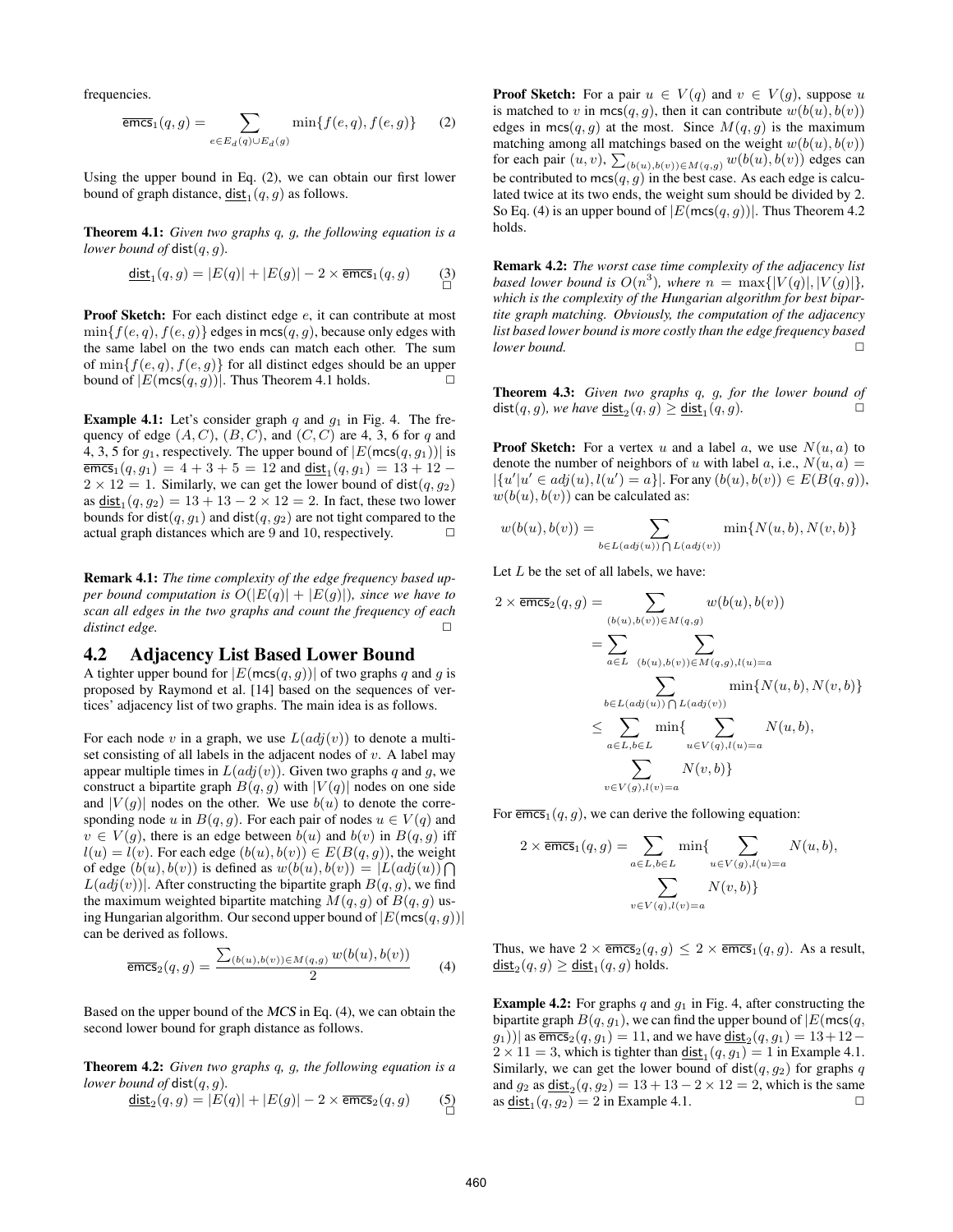```
Algorithm 2 gs-topk-noidx (D, q, k)
```

| <b>Input:</b> graph database $D$ , a query $q$ , and an integer $k$ ;                                    |
|----------------------------------------------------------------------------------------------------------|
| <b>Output:</b> top-k similar graphs with respect to q;                                                   |
| 1: $A \leftarrow$ max-heap of size k with each value set to be $+\infty$ ;                               |
| 2: $\mathcal{H} \leftarrow$ min-heap initialized to be $\emptyset$ ;                                     |
| 3: for all $q \in D$ do                                                                                  |
| 4: $\mathcal{H}.push((q, dist_1(q,q)));$                                                                 |
| 5: while $head(\mathcal{H})$ .dist $\langle head(\mathcal{A})$ .dist and $\mathcal{H} \neq \emptyset$ do |
| 6: $h \leftarrow \mathcal{H}.\mathit{pop}$ ;                                                             |
| 7: $q \leftarrow h.qraph;$                                                                               |
| 8:<br>if $h.dist = dist_1(q, q)$ and $dist_2(q, q) < dist_1(q, q)$ then                                  |
| 9:<br>$\mathcal{H}.push((q, dist_2(q, q)))$ ;                                                            |
| 10:<br>continue:                                                                                         |
| 11:<br>if dist(q, g) < head( $A$ .dist) then                                                             |
| 12:<br>(A.pop):                                                                                          |
| 13:<br>$A.push((q, dist(q, q)))$ ;                                                                       |
| 14: <b>return</b> the top-k answers in A;                                                                |

# 4.3 Query Processing

As stated in the above two subsections, for two graphs  $q$  and  $q$ , computing  $dist_2(q, g)$  is much more expensive than computing  $dist_1$  $(q, g)$ . Thus we only compute  $dist_2(q, g)$  for graphs that cannot be pruned by  $\text{dist}_1(q, g)$ . Furthermore, computing  $\text{dist}(q, g)$  is more expensive than computing  $dist_2(q, g)$ , thus we will not compute dist $(q, g)$  unless g cannot be pruned by both  $\underline{\text{dist}}_2(q, g)$  and  $\underline{\mathsf{dist}}_1(q,g).$ 

Based on the above analysis on the tradeoffs between the computational cost and the bound tightness, we develop an algorithm to compute top- $k$  graph similarity query, that follows the framework in Algorithm 1 with more details on updating the bounds. Our algorithm is shown in Algorithm 2. Initially, we compute  $dist_1(q, g)$ for all database graphs wrt.  $q$ , and push them into  $H$  (line 3-4). In line 5, we iteratively update  $A$  and  $H$  with the same stop condition as in Algorithm 1. In each iteration, after popping the top entry  $h$ from H, we first test whether h has been updated with  $\underline{\text{dist}}_2(q, g)$ . If not and  $\underline{\text{dist}}_2(q, g) < \underline{\text{dist}}_1(q, g)$ , we update h with  $\underline{\text{dist}}_2(q, g)$ (line 8-9). If both  $\underline{\text{dist}}_1(q, g)$  and  $\underline{\text{dist}}_2(q, g)$  have been used to update  $h$ , we know that the current lower bound in  $h$  is the best one we can get currently. Then we update the graph  $q$  in  $h$  using the real graph distance dist(q, g) and insert it into A if dist(q, g) is smaller than the largest value in  $\mathcal A$  (line 11-13).

Remark 4.3: *With Algorithm 2, we can make sure that the number of*  $\underline{\text{dist}}_2$  calculations is no larger than the number of  $\underline{\text{dist}}_1$  calcu*lations and the number of* dist *calculations is no larger than the number of*  $\underline{\text{dist}}_2$  *calculations. This is because only the entries in*  ${\mathcal H}$ *that have been updated with*  $\underline{\text{dist}}_1$  *can be updated using*  $\underline{\text{dist}}_2$ *, and only those entries in* H *that have been updated using both*  $\frac{dist_1}{\Box}$ <br>and dist can be undated with dist and pushed into A *and*  $\underline{\text{dist}}_2$  *can be updated with* dist *and pushed into*  $\mathcal{A}$ .

#### 5. PRUNING WITH INDEXING

Up to now, we have derived two lower bounds  $\underline{\mathsf{dist}}_1(q,g)$  and  $\underline{\mathsf{dist}}_2($  $q, g$ ) on dist $(q, g)$  for graphs  $q$  and  $g$ . Both  $\underline{\text{dist}}_1(q, g)$  and  $\underline{\text{dist}}_2(q, g)$ g) only consider the relationship between q and  $g$ . From Example 4.1 and 4.2, we see that the two lower bounds can sometimes be very loose. In order to find tighter bounds, we study to derive the lower bound of  $dist(q, q)$  from a new angle, with the help of another database graph  $g'$ . The main observation is as follows. If g and g' are very similar, then  $dist(q, g)$  and  $dist(q, g')$  will not differ too much. Suppose we have computed dist $(q, g')$ , then we can use dist $(q, g')$  to derive a new lower bound of dist $(q, g)$ . In the extreme case, when g and g' are isomorphic,  $dist(q, g)$  is the same

as dist $(q, g')$ .

In this section, we first study how to derive a new lower bound using a triangle property of graph distance. In order to make use of such a property, we need to index the distances between database graphs. We design an algorithm on query processing using the index and introduce three different implementations of the index structures.

#### 5.1 The Triangle Property of Graph Distance

First of all, we introduce the triangle inequality property of the graph distances for three graphs  $q_1$ ,  $q_2$  and  $q_3$ .

Lemma 5.1: Given three graphs  $g_1$ ,  $g_2$ , and  $g_3$ , the following tri*angle property holds.*

$$
\text{dist}(g_1, g_3) \le \text{dist}(g_1, g_2) + \text{dist}(g_2, g_3) \tag{6}
$$

**Proof Sketch:** Let  $\alpha$  be the number of edges in  $q_2$  not included in  $E(mcs(g_1, g_2))$  and  $E(mcs(g_2, g_3))$ . we can express  $|E(g_2)|$  as follows.

$$
|E(g_2)| = \alpha + |E(\text{mcs}(g_1, g_2))| + |E(\text{mcs}(g_2, g_3))|
$$
  
- |E(\text{mcs}(g\_1, g\_2)) \cap E(\text{mcs}(g\_2, g\_3))|. (7)

Also, for graphs  $g_1$ ,  $g_2$ , and  $g_3$ , we have:

$$
|E(\mathsf{mcs}(g_1, g_3))| \ge |E(\mathsf{mcs}(g_1, g_2)) \cap E(\mathsf{mcs}(g_2, g_3))| \quad (8)
$$

Based on Eq. (7) and Eq. (8), we obtain:

$$
|E(\mathsf{mcs}(g_1, g_3)|
$$
  
\n
$$
\geq \alpha + |E(\mathsf{mcs}(g_1, g_2))| + |E(\mathsf{mcs}(g_2, g_3))| - |E(g_2)|
$$
  
\n
$$
\geq |E(\mathsf{mcs}(g_1, g_2))| + |E(\mathsf{mcs}((g_2, g_3))| - |E(g_2)|
$$

After multiplying the above equation by -2 and adding  $|E(q_1)|$  and  $|E(g_3)|$  to both sides, we have:

$$
|E(g_1)| + |E(g_3)| - 2 \times |E(\mathsf{mcs}(g_1, g_3)|
$$
  
\n
$$
\leq |E(g_1)| + |E(g_2)| - 2 \times |E(\mathsf{mcs}((g_1, g_2))|
$$
  
\n
$$
+ |E(g_2)| + |E(g_3)| - 2 \times |E(\mathsf{mcs}((g_2, g_3))|
$$

In other words,  $dist(g_1, g_3) \leq dist(g_1, g_2) + dist(g_2, g_3)$ , which completes the proof.  $\Box$ 

Theorem 5.1: *Given a query graph* q *and two graphs* g *and* g ′ *in graph database* D*, suppose we have computed* dist(q, g′ ) *and*  $dist(g, g')$ , then a lower bound of  $dist(q, g)$  *can be computed as follows.*

$$
\underline{\text{dist}}_3(q,g)[g'] = \text{dist}(q,g') - \text{dist}(g,g') \tag{9}
$$

Theorem 5.1 can be derived directly from Lemma 5.1. Note that the lower bound  $dist_3(q, g)[g']$  is determined by  $dist(q, g')$  and dist $(g, g')$ . If dist $(q, g')$  is small and dist $(g, g')$  is large, the lower bound might be quite loose, or even looser than  $dist_1(q, g)$  and  $\frac{\text{dist}_2(q,g)}{g}$ , which will be useless for pruning. If  $\text{dist}(q,g')$  is large and  $dist(g, g')$  is small, we might get a large lower bound of dist $(q, g)$ , which can be tighter than  $\text{dist}_1(q, g)$  and  $\text{dist}_2(q, g)$ , and thus helpful for pruning.

**Example 5.1:** Let's consider the query graph  $q$  and database graphs  $g_1$  and  $g_2$  shown in Fig. 4. Suppose we have computed  $|E(mcs(q,$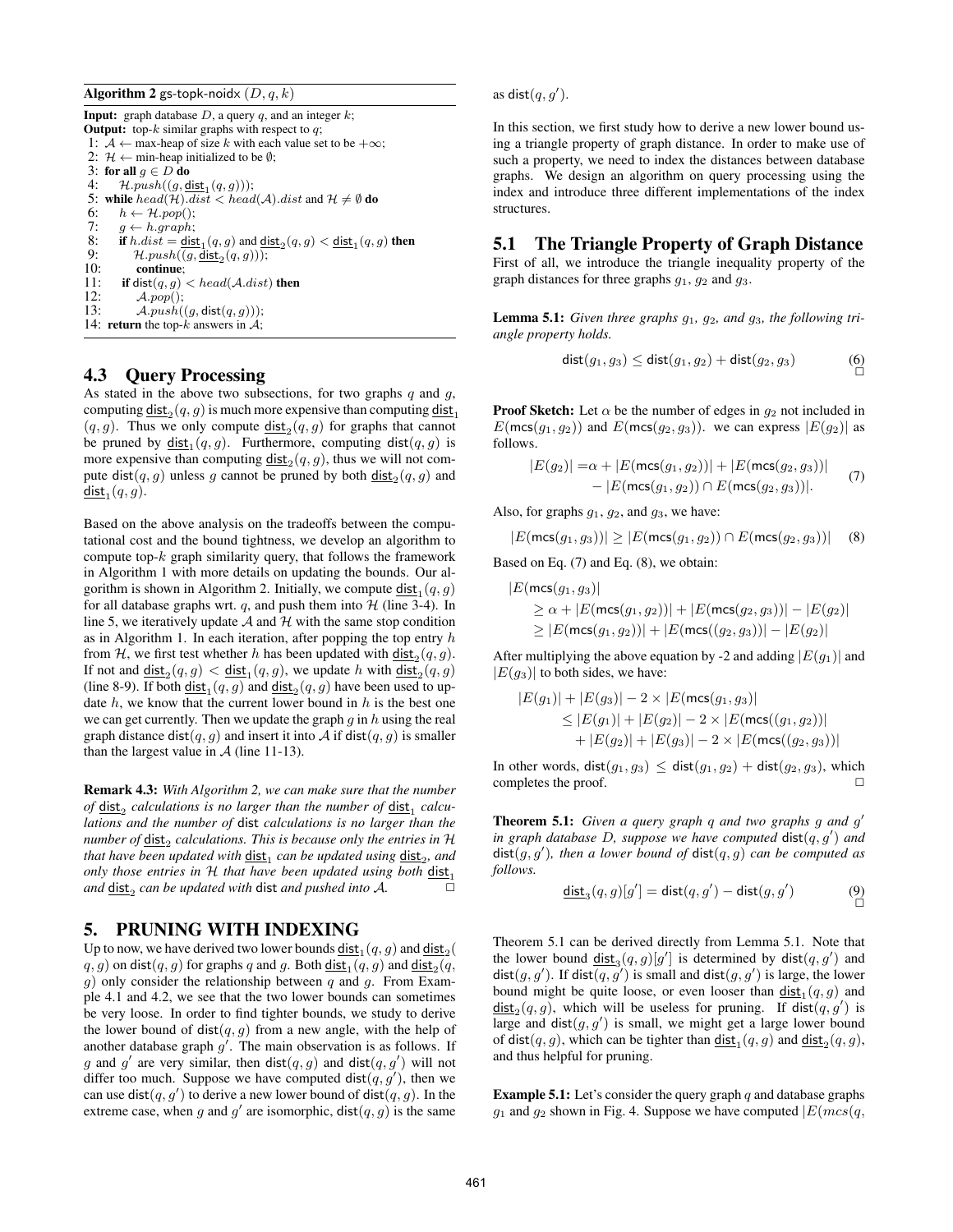#### Algorithm 3 gs-topk-withidx  $(D, q, k, I)$

**Input:** graph database  $D$ , a query  $q$ , an integer  $k$ , and index  $I$ ; **Output:** top- $k$  similar graphs with respect to  $q$ ; 1:  $A \leftarrow$  max-heap of size k with each value set to be  $+\infty$ ; 2:  $\mathcal{H} \leftarrow$  min-heap initialized to be  $\emptyset$ ; 3: for all  $g \in D$  do<br>4:  $\mathcal{H}.push((a, d))$ 4:  $\mathcal{H}.push((g, \underline{\text{dist}}_1(q, g)))$ ; 5: while  $head(\mathcal{H}).dist < head(\mathcal{A}).dist$  and  $\mathcal{H} \neq \emptyset$  do 6:  $h \leftarrow \mathcal{H}.pop(.)$ . 6:  $h \leftarrow \mathcal{H} . pop();$ <br>7:  $a \leftarrow h . graph;$ 7:  $g \leftarrow h \text{.} graph;$ <br>8: **if** dist<sub>0</sub>(*a, a*) < 8: if  $\underline{\text{dist}}_2(q,g) < h.dist$  then 9:  $\mathcal{H}.push((g, \underline{\text{dist}}_2(q, g)))$ ; 10: continue;<br>11: if dist(*a*, *a*) 11: if dist $(q, g) < head(A).dist$  then<br>12:  $A, non()$ :  $A.pop();$ 13:  $A.push((g, dist(q, g)));$ <br>14: undate-using-index (*H*, *a*, *a* update-using-index  $(\mathcal{H}, q, g, I);$ 15: return the top- $k$  answers in  $A$ ; 16: Procedure update-using-index  $(\mathcal{H}, q, g, I)$ 17: for all  $G_i \in I$  such that  $g \in G_i$  do 18: if  $g = c_i$  then<br>19: for all  $q' \in$ 19: **for all**  $g' \in G_i$  and  $g' \neq g$  **do** 20:  $\mathcal{H}.update((g', \underline{\text{dist}}_3(q, g')[g]))$ ;  $21:$  else<br>22: it 22: if  $\mathcal{H}.update((c_i, \text{dist}_3(q, c_i)[g]))$  then 23: **for all**  $g' \in G_i$  and  $g' \neq g$  and  $g' \neq c_i$  **do** 24:  $\mathcal{H}.update((g',\underline{\text{dist}}_4(q,g')[c_i]))$ ;

 $|g_1\rangle|$  = 8, then we can get dist $(q, g_1) = 12 + 13 - 2 \times 8 = 9$ . In addition, suppose we have precomputed dist $(g_1, g_2) = 12 + 13 2 \times 11 = 3$ . According to Theorem 5.1, we can obtain a lower bound of dist $(q, g_2)$  to be  $\underline{\text{dist}}_3(q, g_2)[g_1] = 9 - 3 = 6$ , which is much tighter than  $dist_2(q, g_2) = 2$  in Example 4.2. Similarly, if we have obtained dist $(q, g_2) = 13 + 13 - 2 \times 8 = 10$  and dist $(g_1, g_2) = 3$ , we can derive that  $\text{dist}_3(q, g_1)[g_2] = 10 - 3 = 7$ , which is also much tighter than  $dist_2(q, g_1) = 3$  in Example 4.2.  $\Box$ 

Computing  $\underline{\sf dist}_3(q,g)$  requires two actual graph distances  $\textsf{dist}(q,g')$ and dist $(g, g')$ . In case we have  $\text{dist}(q, g')$  but not dist $(q, g')$ , we can still derive a relaxed lower bound of  $dist(q, g)$  based on the triangle property as follows. We first compute a lower bound of  $dist(q, g')$ , denoted  $dist(q, g')$ , using any one of the three lower bounds introduced above. The relaxed triangle based bound is presented in Theorem 5.2.

Theorem 5.2: *Given a query graph* q *and two graphs* g *and* g ′ *in graph database* D*, suppose we have computed* dist(g, g′ ) *and a lower bound of* dist(q, g′ ) *denoted as* dist(q, g′ )*, then a lower bound of* dist(q, g) *can be computed as follows.*

$$
\underline{\text{dist}}_4(q, g)[g'] = \underline{\text{dist}}(q, g') - \text{dist}(g, g') \tag{10}
$$

**Proof Sketch:** Since  $\underline{\text{dist}}(q, g') \leq \text{dist}(q, g')$ , we have:

$$
\begin{aligned} \underline{\mathsf{dist}}_4(q,g)[g'] & = \underline{\mathsf{dist}}(q,g') - \mathsf{dist}(g,g') \\ & \leq \mathsf{dist}(q,g') - \mathsf{dist}(g,g') \\ & = \underline{\mathsf{dist}}_3(q,g)[g'] \end{aligned}
$$

In fact,  $dist_4(q, g)[g']$  is a relaxation of the lower bound  $dist_3(q, g')$  $g)[g']$  $\Box$ 

**Remark 5.1:** If we know  $dist(g, g')$ , and one of  $dist(q, g')$  and its



Figure 5: An Example for Top-k Query

*lower bound* dist(q, g′ )*, the time complexity to update the lower*  $b$ *ound*  $of$  dist $(q, g)$  *using*  $\underline{\text{dist}}_3(q, g)[g']$  *or*  $\underline{\text{dist}}_4(q, g)[g']$  *is*  $O(1)$ *.*  $\mathit{Since~ calculating~}$   $\underline{\mathsf{dist}}_3(q,g)[g']$  *or*  $\underline{\mathsf{dist}}_4(q,g)[g']$  *is very cheap, we should use them as many times as needed.*  $\Box$ 

#### 5.2 Query Processing

Based on the above discussion, we know that the key point to get a tight bound for  $dist(q, g)$  is to choose a graph  $g'$  with a small distance dist $(g, g')$ . Since g and g' are database graphs, the graph distance dist $(g, g')$  can be precomputed offline. A straightforward way is to precompute the graph distances for all pairs of graphs in D. Then we need to do  $O(|D|^2)$  MCS computations, which is too expensive to be practical, as  $|D|$  can range from thousands to millions. In addition, we know that a large value of  $dist(g, g')$ might not help us get a tight lower bound of  $dist(q, g)$ . So it will be sufficient to index the pairs of graphs with small graph distances for pruning. In order to do this, we define a graph index I as follows.

**Definition 5.1:** Top- $k$  Graph Similarity Index: Given a graph database  $D$ , a top- $k$  graph similarity index  $I$  consists of a set of groups,  $I = \{G_1, \ldots, G_{|I|}\}\$ , where  $G_i \subseteq D$  for  $i = 1, \ldots, |I|$ , and  $G_1 \cup \ldots \cup G_{|I|} = D$ . For each group  $G_i$ , there is a center graph  $c_i \in G_i$ , denoted as  $c(G_i)$ , and the graph distance dist $(g, c_i)$  for each  $g \in G_i$  and  $g \neq c_i$  is precomputed and stored in  $I$ .  $\Box$ 

Ideally, graphs having small distances with each other should be assigned to the same group of  $I$  to support effective pruning. In the following, we focus on how to process queries using  $I$ . We will discuss the construction of I in details in the next subsection.

Our main algorithm is shown in Algorithm 3. The process is similar to Algorithm 2. The only difference is that, after calculating the real graph distance  $dist(q, g)$  in line 11-13, we need to use  $dist(q, g)$  and the index I to update the lower bounds of other graphs, by invoking a procedure update-using-index  $(\mathcal{H}, q, g, I)$ . Next we introduce the procedure update-using-index in details. In order to update the lower bounds of other graphs using  $q$  and I, we should find all groups  $G_i \in I$  that contain q. For each group  $G_i$  that contains g, there are two cases. First, g is the center  $c_i$  of  $G_i$ . In this case, we can update the lower bound of every non-center graph  $g' \in G_i$  using  $dist_3(q, g')[g]$  by invoking a function  $\mathcal{H}.update((g', \text{dist}_3(q, g')[g]))$  (line 19-20). The function  $\mathcal{H}.update((g, dist))$  works as follows. We find the entry h in H where  $h\text{.}graph = g$ . If  $dist > h\text{.}dist$ , then the original entry h is updated to be  $(q, dist)$ , and the function returns true. Otherwise,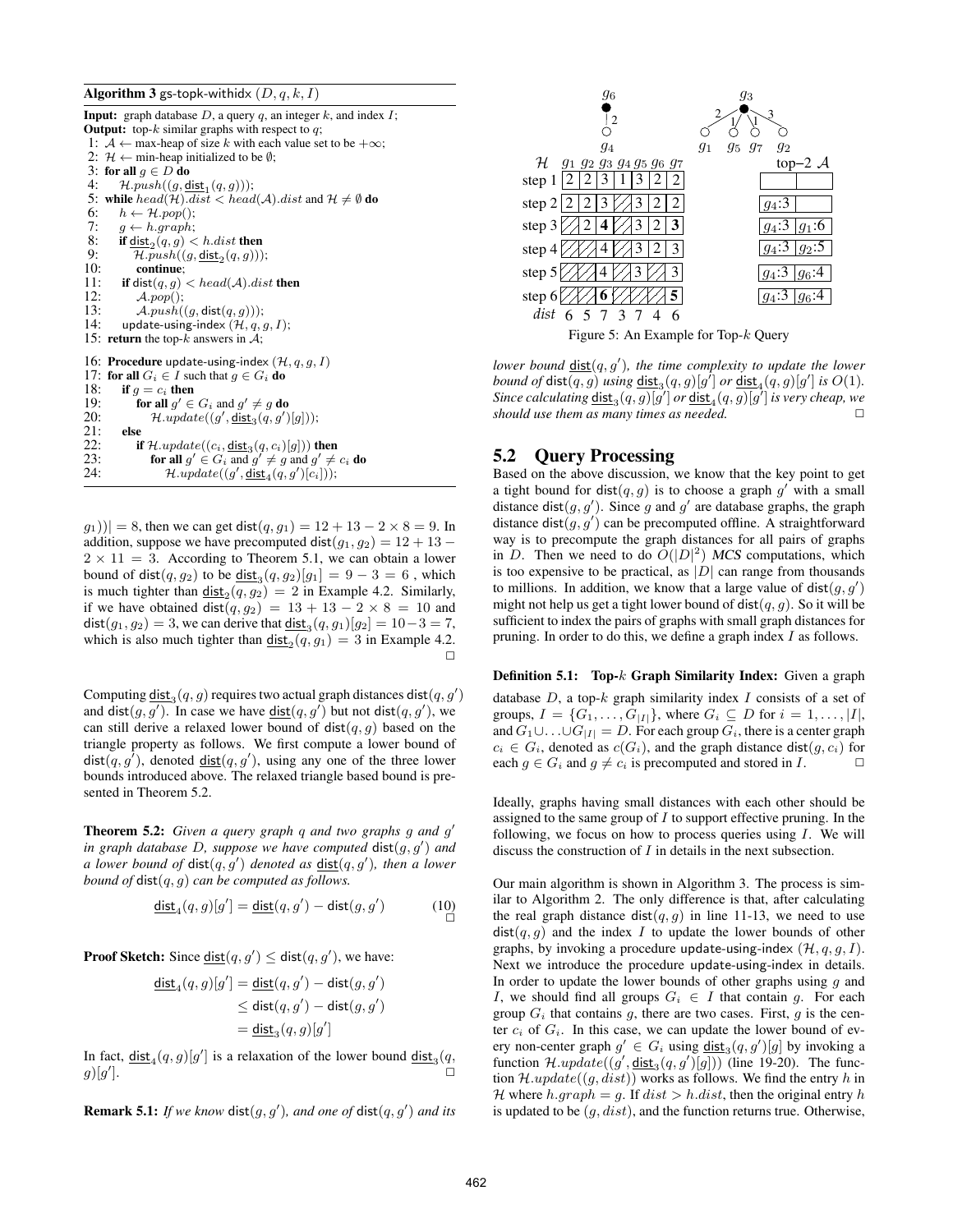nothing is done on  $H$  and the function returns false. Second,  $g$  is not the center  $c_i$  of  $G_i$ . In this situation, we first update the lower bound of the center  $c_i$ , using  $(c_i, \text{dist}_3(q, c_i)[g])$ . If  $\text{dist}_3(q, c_i)[g]$ is larger than the original one in H, we can use  $dist(c_i, g')$  and the lower bound  $\underline{\sf dist}_3(q,c_i)[g]$  to update the lower bound of each other graph g' using  $dist_4(q, g')[c_i]$  (line 22-24).

Example 5.2: Fig. 5 shows an example for Algorithm 3. Suppose we have a sample database  $D = \{g_1, \ldots, g_7\}$ , and the index I contains 2 groups, which are shown in the upper part of Fig. 5. The black node in each group is the center of the group. For ease of reference, we label the real graph distance between each non-center graph and the center graph in the figure. Suppose we have a query q and we want to find its top-2 similar graphs. We show  $H$  which maintains the lower bound for each graph on the left side and the answer set A on the right side. The steps are listed as follows.

- Step 1:  $H$  contains the best lower bound we have obtained for each graph using  $dist_1$  and  $dist_2$ .
- Step 2: Since the lower bound of  $g_4$  is the minimum, we compute dist $(q, q_4) = 3$  and push it into A. We also compute  $\underline{\text{dist}}_3(q, g_6)[g_4] = \text{dist}(q, g_4) - \text{dist}(g_6, g_4) = 1$ . As  $\underline{\sf dist}_3(q,g_6)[g_4]$  is smaller than the current lower bound of  $g_6$ in  $H$ , it is not updated.
- Step 3: We compute  $dist(q, g_1) = 6$  and push it into A. We also have  $\underline{\sf dist}_3(q, g_3)[g_1] = 6 - 2 = 4$  and  $\underline{\sf dist}_4(q, g_7)[g_3] =$  $4 - 1 = 3$ . So the lower bound of  $g_3$  is updated to 4 and the lower bound of  $g_7$  is updated to 3 in  $H$ .
- Step 4: We compute dist $(q, g_2) = 5$  and it replaces  $g_1$  in A as dist $(q, g_2) <$  dist $(q, g_1)$ . We compute  $\underline{\text{dist}}_3(q, g_3)[g_2] =$  $5 - 3 = 2$ , which is smaller than the current lower bound of  $q_2$  in H. So the lower bound of  $q_2$  is not updated.
- Step 5: We compute dist $(q, g_6) = 4$  and it replaces  $g_2$  in A.
- Step 6: We compute dist $(q, g_5) = 7$ . We can update the lower bounds of  $g_3$  and  $g_7$  in H as  $\underline{\text{dist}}_3(q, g_3)[g_5] = 7-1 =$ 6 and  $\frac{\text{dist}_4(q, g_7)[g_3]}{=} 6 - 1 = 5$ . As the min value 5 in  $H$  is no less than the max value in  $A$  for the current top-2 answers,  $q_3$  and  $q_7$  can be pruned and the two graphs in A are returned as the answers.

In the above process, we totally need 5 MCS computations to get the top-2 answers. If we do not use the lower bounds  $dist_3$  and  $dist_4$ , no graph can be pruned, because the lower bounds from  $dist_1$ and  $\frac{dist_2}{s}$  are loose and smaller than the max value in A.

# 5.3 Indexing

In this subsection, we discuss how to build index  $I$  for effective pruning based on lower bounds  $\underline{\sf dist}_3$  and  $\underline{\sf dist}_4$ . We design three indexing schemes, namely disjoint partition index, overlapping partition index and general similarity index, with different tradeoffs between construction cost and pruning power.

Disjoint Partition Index (DPIndex): As analyzed above, in each group of the index, graphs should have small distances with each other. It is natural to partition the graphs in  $D$  into non-overlapping clusters. Based on this idea, we build the Disjoint Partition Index (DPIndex) as follows. Given the number of clusters  $m$ , we randomly pick  $m$  graphs as  $m$  center nodes for the clusters. Then for each non-center graph  $g \in D$ , we assign it to the nearest center. We consider each cluster as a group in the index. Suppose  $D_c \subset D$  is the set of center nodes we select. Finding the nearest center for

a graph  $q$  can be considered as answering a top-1 graph similarity query in  $D_c$ , and can be solved using gs-topk-noidx  $(D_c, g, 1)$ shown in Algorithm 2.

Lemma 5.2: *Constructing* DPIndex *needs* |D| − m *times of* gstopk-noidx  $(D_c, g, 1)$  *computations. The size of the* DPIndex *is*  $O(|D|)$ .

Overlapping Partition Index (OPIndex): In DPIndex, each graph only belongs to one group. There are two drawbacks for DPIndex. First, if the center nodes are not selected properly, it is possible to derive useless lower bounds. Second, since computing lower bounds  $dist_3$  and  $dist_4$  using index is very fast, assigning each graph to only one group does not make full use of the triangle based bounds. In order to increase the chance for graphs to get a tighter lower bound, we develop another index, called Overlapping Partition Index (OPIndex), that allows each graph to belong to multiple groups. Suppose that each graph can belong to at most  $l$  groups. The construction of OPIndex is similar to DPIndex, the only difference is that, after we randomly select  $m$  graphs in  $D$  as centers, for each non-center graph  $g \in D$ , we assign it to the l nearest centers instead of only one nearest center. Finding  $l$  nearest centers can be considered as answering a top-l graph similarity query in  $D_c$ , and can be solved using gs-topk-noidx  $(D_c, g, l)$  shown in Algorithm 2.

Lemma 5.3: *Constructing* OPIndex *needs* |D| − m *times of* gstopk*-*noidx (Dc, g, l) *computations. The size of the* OPIndex *is*  $O((|D| - m) \cdot l)$ .

General Similarity Index (GSIndex): For DPIndex and OPIndex, there is no overlapping between the set of center graphs and noncenter graphs. As a result, a graph can either be a center graph or a non-center graph but not both. For a non-center graph  $q$ , it is with large possibility that the  $l$  nearest graphs in  $D$  are not in the center set  $D_c$ , but in the non-center set  $D - D_c$ . To solve this problem, we develop a General Similarity Index(GSIndex) as follows. We treat each graph in  $D$  as the center. Then for each center, we find its nearest l graphs in D, and putting the  $l + 1$  graphs together as a group. Finding  $l$  nearest graphs in  $D$  can be considered as answering a top- $l$  graph similarity query in  $D$ , and can be solved using gs-topk-noidx  $(D, q, l)$  shown in Algorithm 2.

Lemma 5.4: *Constructing* GSIndex *needs* |D| *times of* gs*-*topknoidx  $(D, g, l)$  *computations. The size of the GSIndex is*  $O(|D| \cdot l)$ *.*  $\Box$ 

Remark 5.2: *Among the three indexes,* DPIndex*,* OPIndex *and* GSIndex*,* GSIndex *has the largest pruning power while* DPIndex *is the weakest. Regarding the construction cost, computing* gstopk*-*noidx (D, g, l) *is more expensive than computing* gs*-*topknoidx  $(D_c, g, l)$ *, because*  $D_c \subset D$ *, and computing* gs-topk-noidx  $(D_c, g, l)$  is more expensive than gs-topk-noidx  $(D_c, g, 1)$ *, because* l > 1*. Thus* GSIndex *has the highest construction cost while* DPIndex *has the lowest construction cost. Regarding the index size,* GSIndex *has the largest size while* DPIndex *has the smallest size. But even for* GSIndex*, the index is very compact and can be memory resident, as there are totally* |D|·l *index entries in the form of* (gid, dist)*. For a graph database with millions of graphs and a typical setting of*  $l = 10$ , we only need to store  $\sim 10^7$  entries for  $less than 100 megabytes.$ 

#### 6. PERFORMANCE STUDIES

In this section, we conducted extensive performance studies to evaluate the effectiveness and efficiency of our algorithms. To the best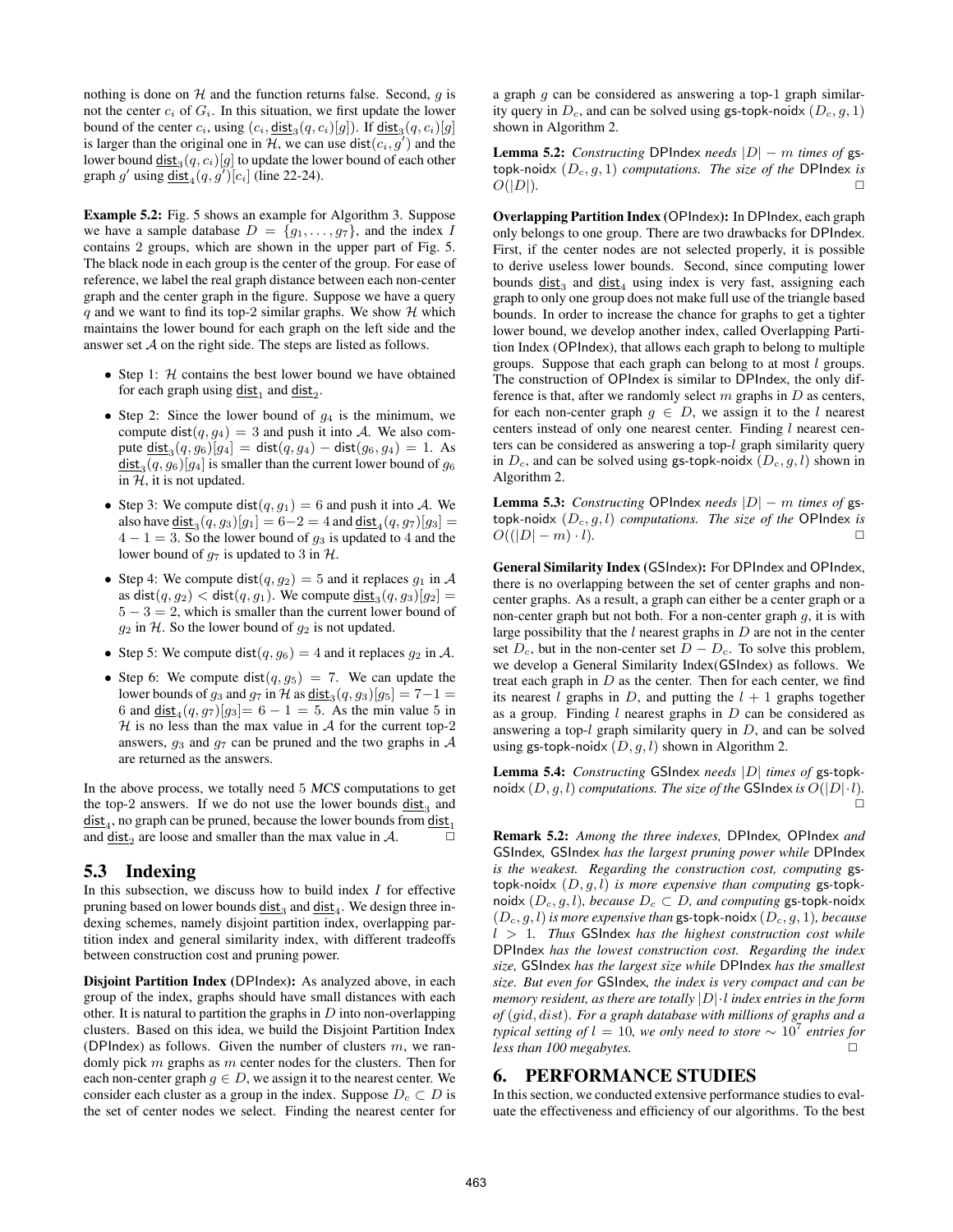Table 1: Parameters

| parameter | range                                                                        | default     |
|-----------|------------------------------------------------------------------------------|-------------|
|           | 10, 20, 30, 40, 50                                                           | 30          |
|           | $1\sim$ 7, 8 $\sim$ 9, 10 $\sim$ 11, 12 $\sim$ 13, 14 $\sim$ 15, 1 $\sim$ 15 | $1 \sim 15$ |
|           | 10K, 20K, 40K, 60K, 80K, 100K                                                | 10K         |
| m         | 1K, 2K, 3K, 4K, 5K                                                           | 5Κ          |
|           | 2, 6, 10, 14, 18                                                             |             |

of our knowledge, there is no existing algorithm on top- $k$  graph similarity query using the MCS based similarity measure as defined in this paper. The most related and recent work is subgraph similarity query [15] and supergraph similarity query [17]. Both of them are threshold based approaches, which aim to answer the subgraph/supergraph similarity query with respect to a user-specified threshold. We first compare our algorithms with these two works to demonstrate the superiority of our algorithms in finding the most similar graphs to a query. Next we validate the efficiency of our algorithms by comparing them with a naive sequential scan method as a performance benchmark, followed by an extensive evaluation of our indexing techniques. All the algorithms were implemented using Visual C++ 2005 and tested on a PC with 2.66GHz CPU and 3.43GB memory running Windows XP.

We denote the subgraph/supergraph similarity query in [15] and [17] as SubSim and SuperSim respectively. The benchmark algorithm is denoted as SeqScan, which answers a top- $k$  similarity query by performing a sequential scan on the graph database D for a query q. For each  $g_i \in D$ , SeqScan will first check whether  $||E(q)|-|E(g_i)||$  (a simple lower bound of dist $(q, g_i)$ ) is less than the largest distance of the current top- $k$  answers. If yes, it performs an MCS computation to get the graph distance and decides whether to put  $g_i$  into the answer set or not. We denote our four approaches as noIndex, DPIndex, OPIndex and GSIndex respectively. Among them, noIndex is the algorithm to prune graphs using two lower bounds  $dist_1$  and  $dist_2$  without using any index (refer to Algorithm 2), DPIndex, OPIndex and GSIndex denote the approaches that follow Algorithm 3, using the indexes DPIndex, OPIndex and GSIndex respectively.

Datasets: We evaluate the performance of our algorithms on a real NCI dataset downloaded from the National Cancer Institute Open Database website<sup>1</sup>. The NCI dataset contains a list of compound structures of cancers and AIDS, where each structure can be modeled as an undirected and labeled graph. We extract six datasets that consist of 10K, 20K, 40K, 60K, 80K and 100K graphs, respectively. We also randomly extract another 1,000 graphs as the query set. The size of the query graphs ranges from 1 to 15.

Parameters: We evaluate our approaches by varying five parameters, namely, the top- $k$  value in the query, the size of the query graph  $|V(q)|$ , the number of graphs in the graph database  $|D|$ , the number of groups  $m$  used in DPIndex and OPIndex, and the maximum number of groups  $l$  that each graph can belong to in OPIndex and GSIndex. The ranges for the five parameters and their default values are shown in Table 1. If not otherwise specified, we will use the default value for each parameter. For the query graph size  $|V(q)|$ , except for cases when varying  $|V(q)|$ , we test all 1,000 query graphs and report the average performance.

#### 6.1 Similarity Measures Evaluation

We first introduce the similarity queries to be evaluated below. 1 http://cactus.nci.nih.gov/download/nci/



Figure 6: Similarity Measures Comparison



Figure 7: Power of Pruning Strategy

- SubSim: Subgraph similarity query in [15], where graph distance is defined as  $dist(q, g) = |E(q)| - |E(\text{mcs}(q, g))|$ .
- SuperSim: Supergraph similarity query in [17], where graph distance is defined as  $dist(q, g) = |E(g)| - |E(mcs(q, g))|$ .
- FullSim: Full graph similarity query defined in this paper, where graph distance is defined as  $dist(q, q) = |E(q)| +$  $|E(q)| - 2 \times |E(\text{mcs}(q, q))|$  in Equation (1).

First of all, we show why the query results of subgraph/supergraph similarity query are not good answers of graph similarity query by empirical testings. Both SubSim and SuperSim are designed for threshold based query instead of top- $k$  query. To get top- $k$  results for these two graph distance measures, we embed them into our algorithm noIndex by replacing our graph distance by graph distances in SubSim and SuperSim respectively. The two lower bounds  $dist_1$  and  $dist_2$  are modified accordingly. The testing is conducted on dataset  $D$  that consists of 10K graphs for the query set of 1,000 graphs.

As we stated before, two graphs cannot be considered similar if their sizes have a significant disparity. To evaluate these three graph distance measures, we report the average size of the topk answer graphs,  $Avg(q)$ , for a query q, defined as  $Avg(q)$  = 1  $\frac{1}{k} \sum_{g \in \mathcal{A}} |E(g)|$  where  $\mathcal A$  is the top-k answer set of q. Fig. 6(a) shows  $Avg(q)$  for query q with size  $|E(q)|$  in the range 3 ~ 15. As we can see, no matter how  $|E(q)|$  changes, SubSim always returns the answer graphs of very large sizes, e.g.,  $Avg(q) = 12$  even for the small query of size 3. In contrast, SuperSim always returns the answer graphs of small sizes no matter how large the query size is,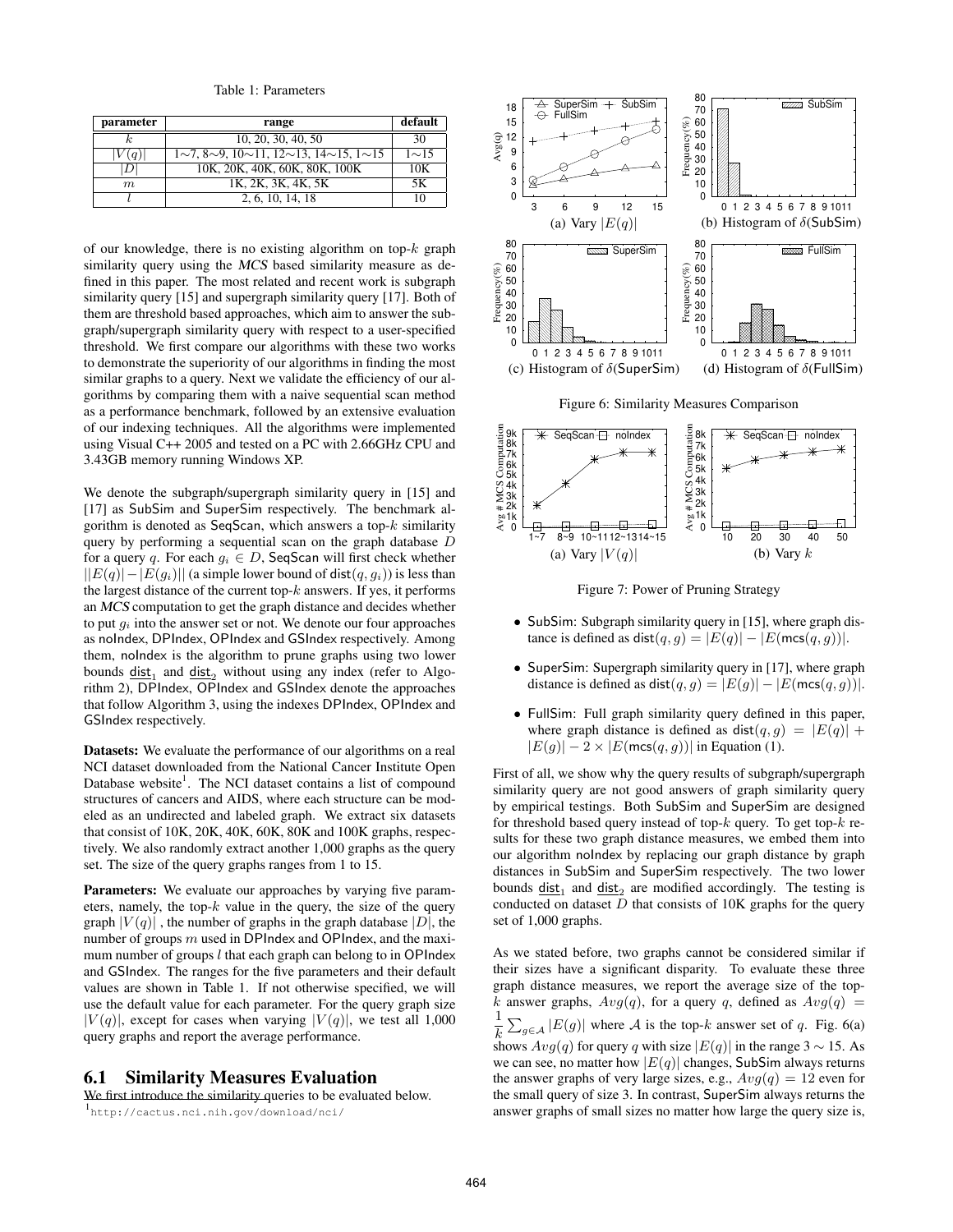e.g.,  $Avg(q) = 6$  even for the large query of size 15. Our measure FullSim can report different average sizes of answer graphs for different query sizes, and the average size of the answer graphs is increasing linearly as the query size increases.

Next, we empirically show that threshold based query techniques in  $[15]$  [17] can hardly be used to answer top- $k$  queries. We tested 1,000 queries on dataset D of 10K graphs with  $k = 30$  for these three measures respectively. For each query, we denote the largest distance between the top-k answers and the query q as  $\delta$ . We report the frequency of  $\delta$  for the 1,000 queries in Fig. 6(b)  $\sim$  Fig. 6(d). Fig. 6(b) shows that for most queries in SubSim,  $\delta$  is less than 2, where  $\delta = 0$  occurs with frequency around 70% and  $\delta = 1$  occurs with frequency around 30%. For SuperSim, Fig. 6(c) shows that δ falls into [0, 5] for most queries, where  $\delta = 1$  and  $\delta = 2$  occur with high frequencies. Fig. 6(d) shows that for most queries in FullSim,  $\delta$  falls into interval [2, 7] where  $\delta = 3$  and  $\delta = 4$  occur with high frequencies. From Fig. 6(b)  $\sim$  Fig. 6(d), we can see that, given a specific value of k,  $\delta$  varies a lot for all these three measures, especially FullSim. It is impossible to determine a fixed  $\delta$  to answer the exact top- $k$  answers for different query graphs.

## 6.2 Query Performance Evaluation

We evaluate query performances of our four algorithms noIndex, DPIndex, OPIndex and GSIndex against the benchmark algorithm SeqScan. First of all, we test the power of our lower bound based punning strategy with  $dist_1$  and  $dist_2$ . We compare noIndex with SeqScan with respect to two parameters  $|V(q)|$  and k. In order to vary the number of nodes in the query graph, we divide the 1,000 query graphs into 5 groups, with size  $|V(q)|$  in intervals 1  $\sim$  7, 8  $\sim$  9, 10  $\sim$  11, 12  $\sim$  13, and 14  $\sim$  15 respectively. The result on the average number of MCS computations is shown in Fig.  $7(a)$ . When the query size increases, the number of  $MCS$ computations for noIndex and SeqScan increases. SeqScan needs around 7000 MCS computations for graph with size larger than 10, while noIndex needs no more than 500 MCS computations for all testing cases, which improves the performance by about two orders of magnitude. We vary the top- $k$  value from 10 to 50, and report the average number of MCS computations in Fig. 7(b). When  $k$  increases, the average number of MCS computations of both noIndex and SeqScan increase. This is because when  $k$  is large, the distance of the  $k$ -th graph in the answer set will be large, thus the filtering condition for both noIndex and SeqScan will be hard to be satisfied for candidate pruning. Compared with SeqScan, noIndex also improves the performance by about two orders of magnitude.

Next, we evaluate our three indexing techniques with noIndex as the baseline. We vary five parameters  $|V(q)|, m, l, k$ , and  $|D|$ . For each testing case, we report the average number of MCS computations and the average query processing time for the corresponding algorithm.

Vary Query Size  $|V(q)|$ : The result on the average number of MCS computations is shown in Fig. 8(a). When the query size increases, the number of MCS computations for all four algorithms increases. noIndex needs nearly 300 MCS computations using the database with 10K graphs. GSIndex only needs around 150 MCS computations, which save 50% cost on MCS computations. The result on the average query processing time is shown Fig. 8(b). When the query size is large, the query processing time for all four algorithms has a sharp increase. This is because the cost of MCS computation increases exponentially with respect to the graph size. The query time is in the scale of seconds, as the major computation cost is from MCS computation which is expensive. In all cases, GSIndex performs best and noIndex performs worst.

Vary Number of Groups  $m$ : Fig. 8(c) and Fig. 8(d) show the curves when varying the number of groups  $m$  in DPIndex and OPIndex. We also show the performance of noIndex, which is constant wrt.  $m$ , as a baseline performance. In Fig. 8(c), when  $m$ increases, the number of MCS computations for both DPIndex and OPIndex decreases. This is because when the number of groups is larger, more graphs are selected as the center graphs, which have larger pruning power than non-center graphs. The gap between DPIndex and OPIndex becomes larger when  $m$  increases. It is because when the number of groups becomes larger, each non-center graph will have a larger chance to find a good center graph that is similar to the non-center one, and thus the pruning power will increase. The curves for the processing time in Fig. 8(d) are similar to the curves for the number of MCS computations. OPIndex has larger pruning power than DPIndex in all cases.

Vary  $l$ : We vary the maximum number of groups  $l$  each graph can belong to in OPIndex and GSIndex. Fig. 8(e) shows that, when  $l$ increases from 2 to 18, the pruning power for both OPIndex and GSIndex increases. This is because when  $l$  is larger, the lower bound for each graph is more likely to be updated by the center graphs. GSIndex performs better than OPIndex, and the gap between OPIndex and GSIndex increases when l increases. This is because, in GSIndex, each graph finds its top-l similar graphs in the database D for the lower bound update; while in OPIndex, each non-center graph finds its top-l similar graphs in the center graph set  $D_c$ . As  $D_c \subset D$ , the top-l distances indexed for each graph in OPIndex is no less than those in GSIndex, which will cause the triangle based lower bounds looser. Fig. 8(f) shows the processing time when varying  $l$ . The curves are similar to those in Fig. 8(e).

Vary k: We vary the top-k value from 10 to 50, and report the average processing time in Fig. 8(g). When  $k$  increases, the processing time for all four algorithms increases. This is because when  $k$  is large, the distance of the  $k$ -th graph in the answer set will be large, thus the early stop condition will be hard to be satisfied for candidate pruning. GSIndex performs best in all cases. The curves for the average number of MCS computations are similar to those for the average processing time, and not shown here due to the lack of space.

Vary Database Size  $|D|$ : Fig. 8(h) shows the average processing time when varying the number of graphs in the database  $|D|$ . The processing time increases sub-linearly with respect to  $|D|$ , because  $k$  is fixed and when the number of graphs in the database is large, the distance of the  $k$ -th graph in the answer set will be small, thus the early stop condition will be effective for candidate pruning. When  $|D| = 100K$ , GSIndex can save nearly 65% computational cost compared to noIndex. The curves for the average number of MCS computations are similar to those for the average processing time, and not shown here due to the lack of space.

# 6.3 Indexing Cost Evaluation

We test the three indexes DPIndex, OPIndex and GSIndex for different  $m$ ,  $l$  and  $|D|$  values. For each testing case, we report the corresponding index construction time and the size of the index. The results are shown in Fig. 9.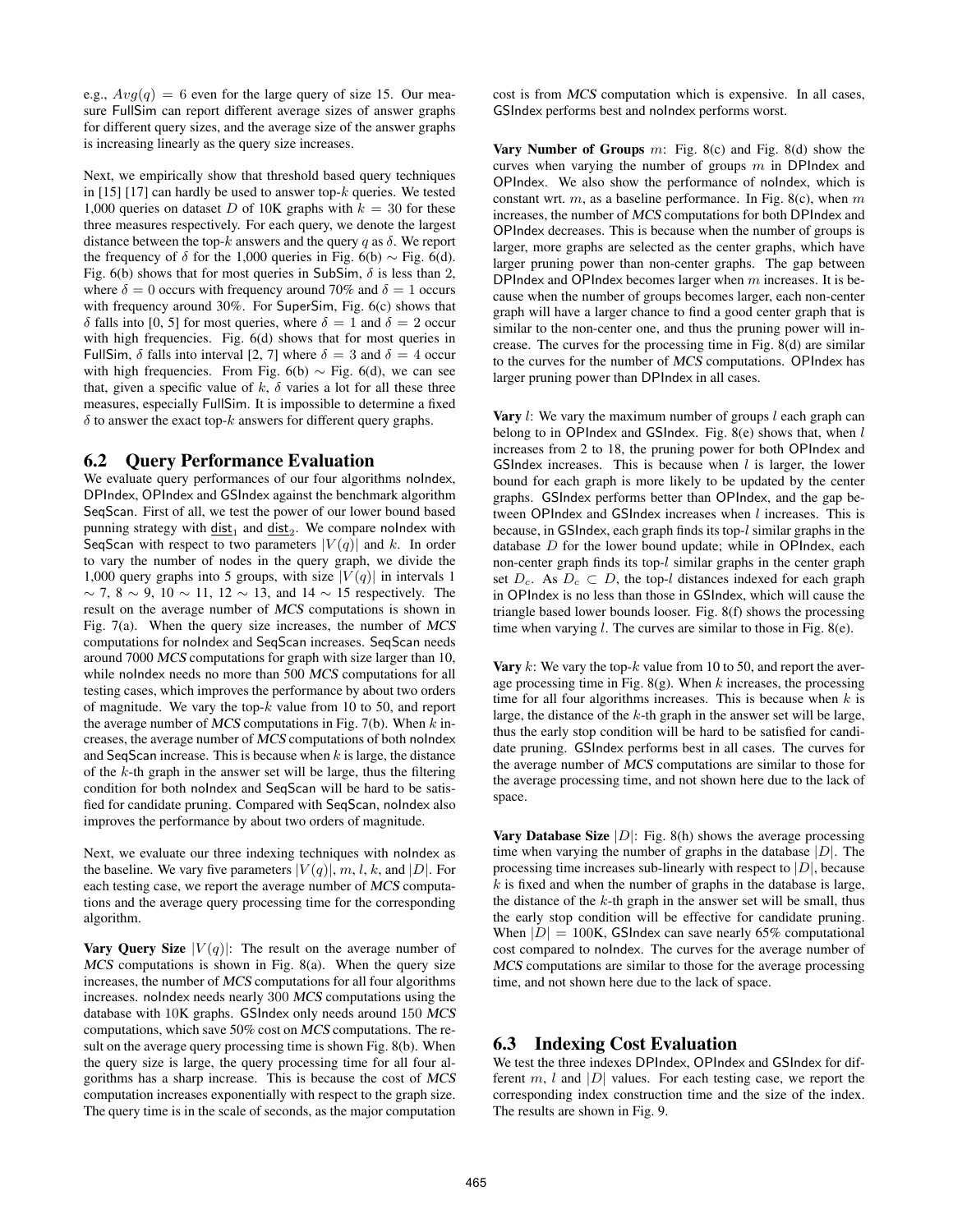

Figure 8: Scalability Testing



Figure 9: Index Testing

Vary Number of Groups  $m$ : Fig. 9(a) shows the index size for DPIndex and OPIndex when varying the number of groups  $m$ . The size of OPIndex is several times larger than that of DPIndex on average since OPIndex allows graphs to belong to multiple groups. As the number of groups increases, the size of DPIndex remains almost constant while the size of OPIndex decreases linearly, which confirm the space analysis for DPIndex  $(O(|D|))$  and OPIndex  $(O((|D| - m) \cdot l))$ . Fig. 9(b) shows that the construction time of OPIndex is about 10 times larger than that of DPIndex on average. This is because the computation cost of gs-topk-noidx  $(D_c, g, 10)$ is much larger than that of gs-topk-noidx  $(D_c, g, 1)$ . In addition, it shows that the construction time of OPIndex is smaller when  $m$ is either too large or too small. The underlying reason is as follows: when  $m$  is too small,  $D_c$  will be small, and gs-topk-noidx  $(D_c, g, l)$  will be fast; when m is too large,  $|D| - m$  will be small, and we only need to compute gs-topk-noidx  $(D_c, g, l)$  for  $|D| - m$ graphs, which also makes the index construction fast.

Vary  $l$ : We test the index size and the index construction time for OPIndex and GSIndex when varying the maximum number of groups  $l$  that each graph can belong to. The results are shown in Fig. 9(c) and Fig. 9(d) respectively. The results on both index size and construction time are consistent with the theoretical results in Lemma 5.3 and Lemma 5.4. GSIndex is larger and needs more construction time in all cases.

**Vary Database Size**  $|D|$ : Fig. 9(e) and Fig. 9(f) show the index size and index construction time for all three indexes DPIndex, OPIndex and GSIndex when varying the number of graphs  $|D|$  in the database. The index sizes for all indexes increase linearly with respect to  $|D|$ . The processing time for all indexes also increases when  $|D|$  increases. GSIndex is the most costly one among all indexes on both index size and construction time. Overall all indexes are very compact. The largest size is 10 megabytes for GSIndex when  $|D| = 100$ K.

# 7. RELATED WORK

Graph query processing has been studied a lot in recent years. Existing works on graph query processing can mainly be divided into three categories, namely, subgraph/supergraph containment query, subgraph/supergraph similarity query and full graph similarity query.

Subgraph/supergraph containment query aims to find graphs that contain the query graph or are contained by the query graph in a graph database. There are a lot of algorithms and indexing techniques proposed for subgraph query. Most of them use a mining based approach, e.g., gIndex [24], FG-Index [7], Tree+ $\Delta$  [27], SwiftIndex [16], TreePi [25], etc. Others use non-mining based approach, e.g., GraphGrep [18], C-Tree [9], gCode [28], and GDIndex [22]. An extensive comparison and evaluation of these algorithms can be found in iGraph [8]. There have been several recent works that focus on answering supergraph query, e.g., CIndex [5], GPTree [26], and IG [6].